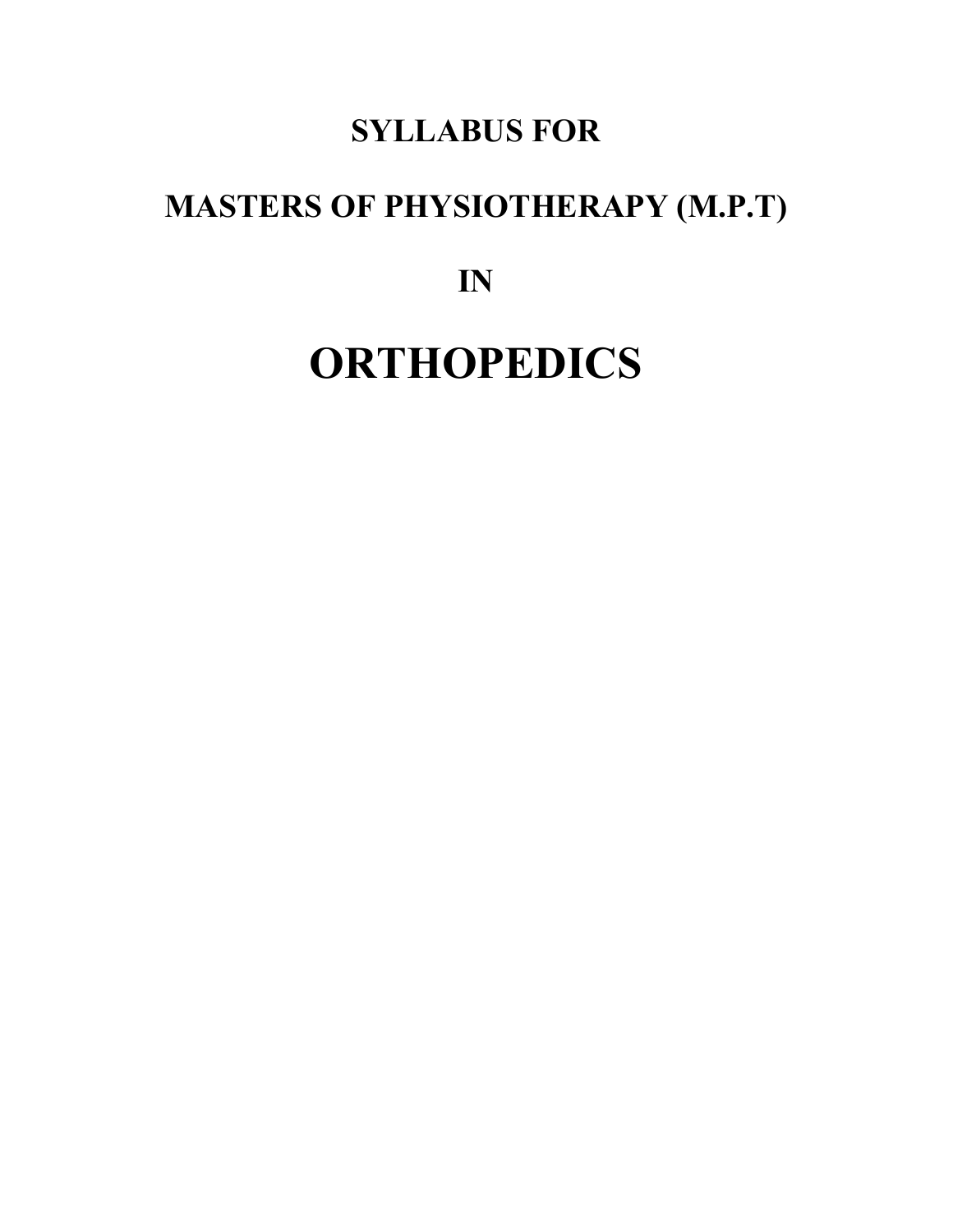### **M.P.T (ORTHOPAEDICS)**

### FIRST YEAR

|                  | PaperSubject                                                                         | Hours  |
|------------------|--------------------------------------------------------------------------------------|--------|
| code             |                                                                                      |        |
| 1.1              | Medical and Surgical Management of Disorders of the Musculoskeletal<br>System        | 100    |
| 1.2              | Physiotherapy Management in Disorders of the Musculoskeletal System - I              | 125    |
| $\overline{1.3}$ | Physiotherapy Management in Disorders of the Musculoskeletal System –                | 125    |
| 1.4              | Physiotherapy Management in Disorders of the Musculoskeletal System –<br>(Lab Hours) | 50     |
| 1.5              | Research Methodology and Bio-Statistics                                              | 100    |
| 1.6              | Seminars on Clinical Issues                                                          | 100    |
|                  | <b>Clinical Practice</b>                                                             | 1100   |
|                  | Total                                                                                | 1700   |
|                  |                                                                                      | lhours |

### SECOND YEAR

| Paper | Subject                                       | Hours      |
|-------|-----------------------------------------------|------------|
| Code  |                                               |            |
| 2.1   | Pedagogy in Physiotherapy Education           | 100        |
| 2.2   | Management, Administration and Ethical Issues | 100        |
| 2.3   | Bio-mechanics                                 | 150        |
| 2.4   | Bio-mechanics (Lab Hours)                     | 50         |
| 2.5   | Dissertation                                  | 200        |
| 2.6   | Seminars on Clinical Issues                   | 150        |
|       | <b>Clinical Practice</b>                      | 1100       |
|       | Total                                         | 1850 hours |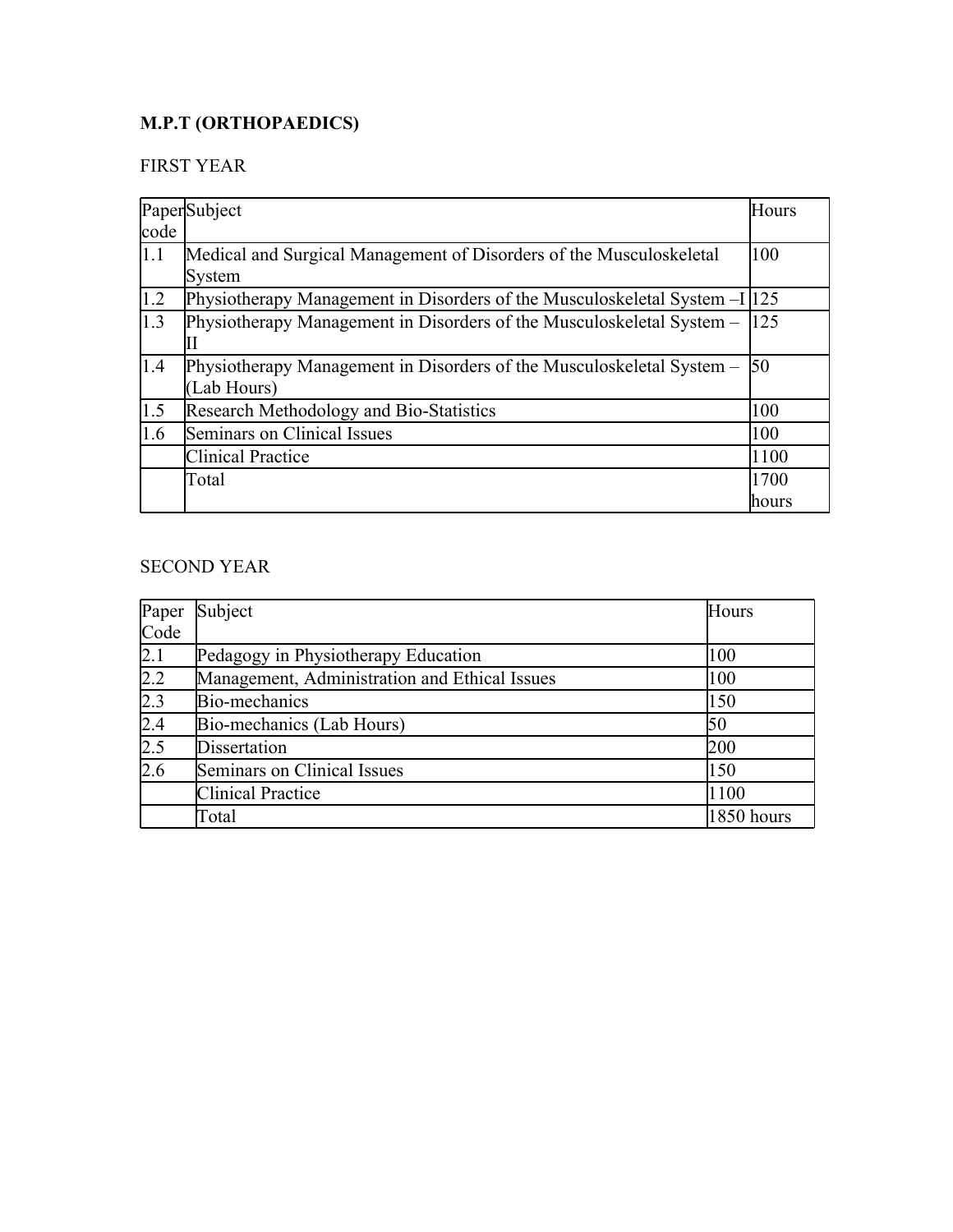#### **MPT (ORTHOPAEDICS)**

#### **FIRST YEAR**

#### **M.P.T 1.1 MEDICAL AND SURGICAL MANAGEMENT OF DISORDERS**

#### **OF THE MUSCULOSKELETAL SYSTEM**

This course provides the student with in information on the epidemiology, Pathomachanics, clinical presentation, relevant diagnostic test and medical and surgical management of disorders of the musculoskeletal system. Students will be able to use this information in planning and tailoring effective, specific, safe Physiotherapy treatment programmes.

Following are the topics to be included but not limited to:

Epidemiology, Pathomechanics, clinical presentation, relevant diagnostic test and Medical management of disorders of the musculoskeletal system. Surgical Management, indications, contra-indications for surgery, precautions after surgery.

#### **GENERAL ORTHOPAEDICS**

**Metabolic Disorders of the Bone and Joints. Infections Disorders of the Bone and Joints. Congenital Disorders of the Bone and Joints. Inflammatory Disorders of the Bone and Joints. Myopathies. Neurological Disorders. Bone and Joint Tumours. Complex Regional Pain Syndromes.** 

**REGIONAL ORTHOPAEDICS Disorders of Upper Limb Disorders of Lower Limb Disorders of the Spine**

**TRAUMATOLOGY Trauma of the Upper Limb Trauma of the Lower Limb Trauma of the Spine Trauma of the Peripheral Nerves**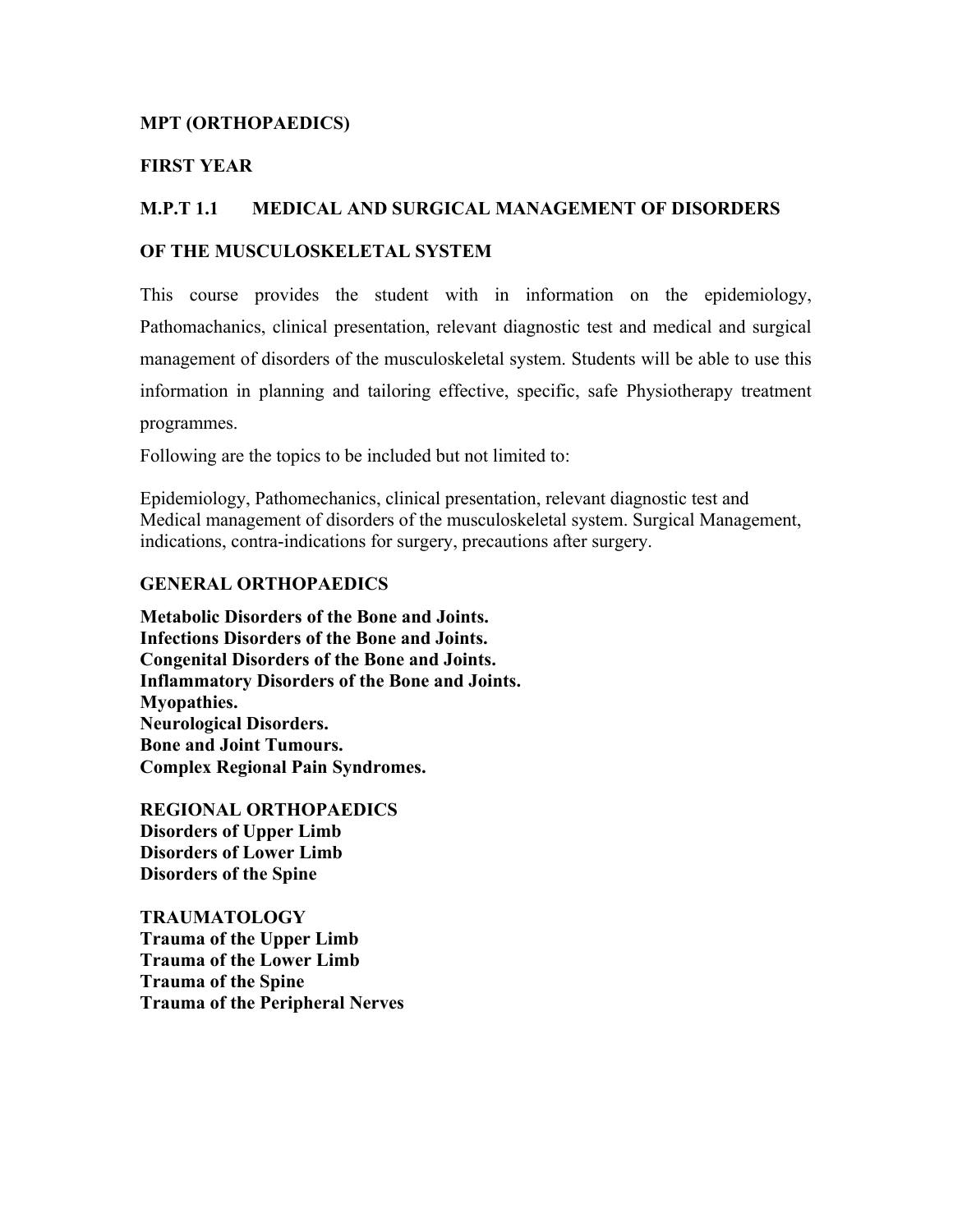#### **(M.P.T ) 1.2 PHYSIOTHERAPY MANAGEMENT IN DISORDERS OF THE MUSCULOSKELETAL SYSTEM**

This course provides students with the principles of Physiotherapy management in disorders of the musculoskeletal system and the application of these principles in specific disorders.

Through lectures, case conference, journal discussions and class discussions students will be able to set up a treatment programme tailored to the patient's needs. Following are the topics to be include but not limited to:

### **SECTIONS -1 GENERAL PRINCIPLES**

**P.T. Assessment** 

**Manipulation and Mobilization Techniques** 

**Critical Analysis of Electrotherapeutic Modalities.**

**Exercise Training Programmes**

**Various Stretching Techniques** 

**Disability Evaluation.**

**Assessment and Management of Pain.**

**Soft Tissue Mobilizations.** 

**Muscle Energy Techniques.** 

**PT in home setting.** 

### **SECTION – II PHYSIOTHERAPY MANAGEMENT IN SPECIFIC CONDITIONS**

Topics as listed in (M.P.T) 1.1

#### **MPT 1.3 P.T. MANAGEMENT IN DISORDERS OF THE MUSCULOSKELETAL SYSTEM- II Topics as listed in (M.P.T) 1.1**

**(MPT) 1.4 PHYSIOTHERAPY MANAGEMENT IN DISORDERS OF THE MUSCULOSKELETAL SYSTEM (LAB HOURS)**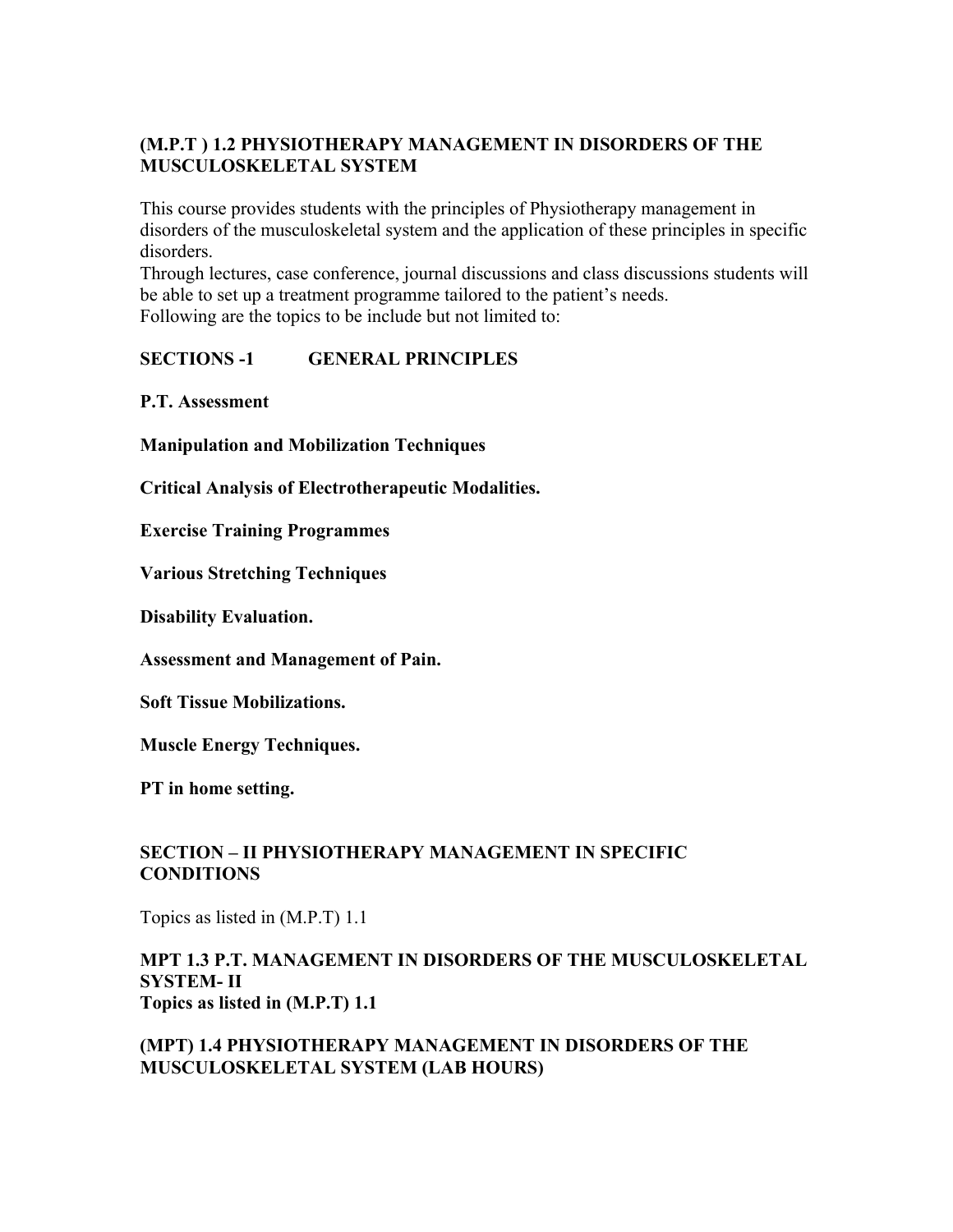Students will be instructed via demonstration, hands of techniques, field visits and case conferences on specific techniques used in management of patients with musculoskeletal orders. Students will on their experience at the clinical postings to formulate a treatment plan for cases presented at the case conference.

### **(M.P.T) 1.5 RESEARCH METHODOLOGY AND BIOSTATISTICS**

Students will be provided an understanding of statistical measures used in the analysis and interpretation of research data. Information on research designs and their implementation will be provided.

This course will be the students to read critique research articles and understand and apply the principles of research to perform a guided research as part of their course requirement following are the topics to be included but not limited to:

### **SECTION – 1 RESEARCH METHODOLOGY**

How are read and critique research.

Introduction to research: framework; levels of measurement; variables.

Basic research concepts; validity and reliability

Design, instrumentation and analysis for qualitative research

Design, instrumentation and analysis for quantitative research

Design, instrumentation and analysis for quasi- experimental research

How to write a research proposal

The use and protection of human and animal subjects.

#### **SECTION – II BIOSTATISTICS**

Descriptive and Inferential statistics Types of data: Qualitative and Quantitative Frequency distributions Describing data with Graphs Describing data with Averages Mode, Median, Mean Describing variability Variance, Standard deviation, etc. Normal Distributions Interpretation of r Hypothesis testing T tests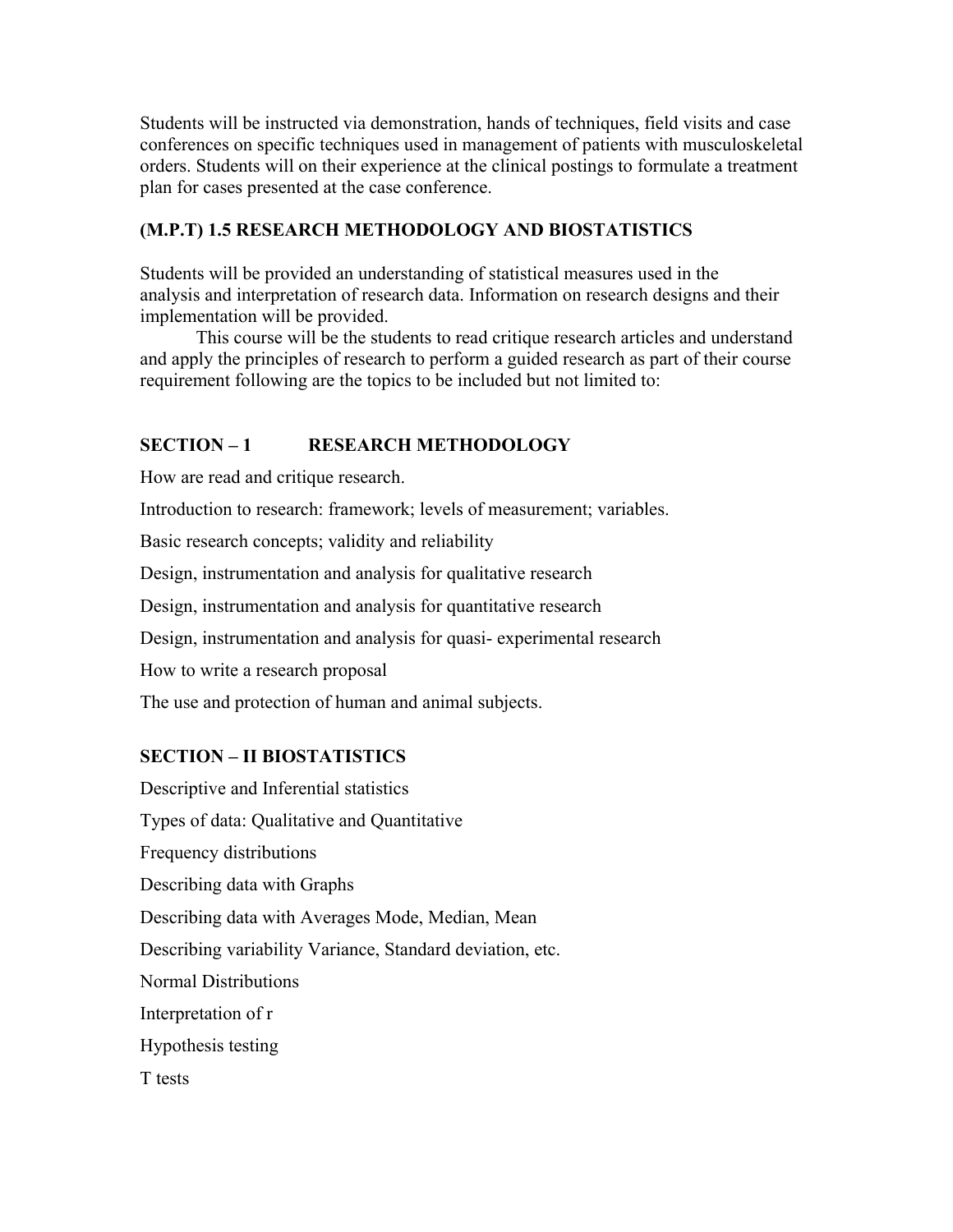ANOVA Probability Type I and Type II errors Parametric and Non- Parametric tests Which tests to use Basic of computers – Hardware and Software Basic of Computer Applications – Windows, MS word, Power Point, etc. Simple statistical Analysis using available software.

### **(M.P.T) 1.6 SEMINARS ON CLINICAL ISSUES**

These will serve as a platform for students to integrate components of patient management. Students will give presentations on topics provide to them.

### **CLINICAL PRACTICE**

Students will engage in clinical practice in Department of Orthopaedic Physiotherapy setting to enhance their clinical skills and apply theoretical knowledge gained during teaching sessions.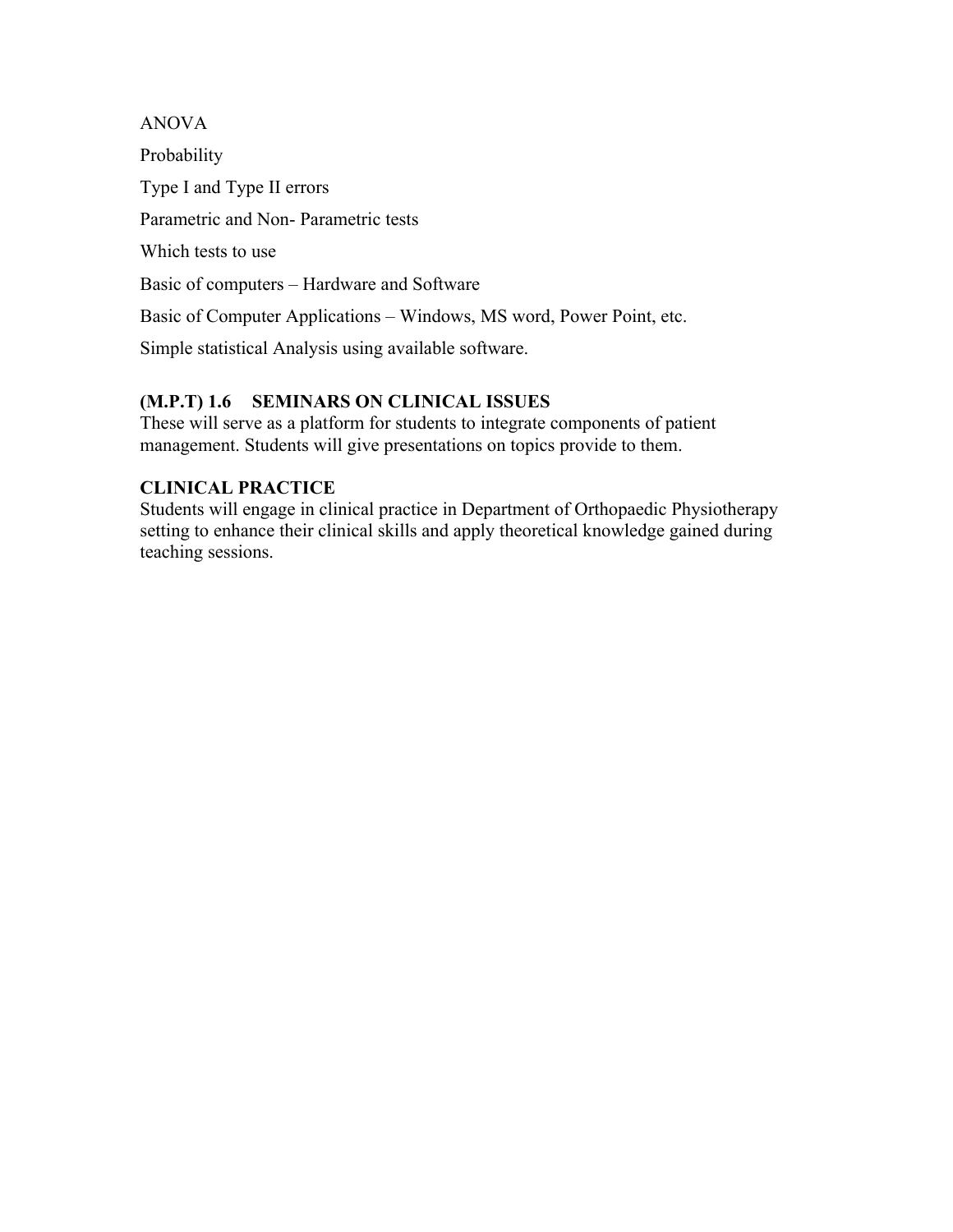### **MPT (ORTHOPAEDIC)**

### **SECOND YEAR**

### (M.P.T) 2.1 PEDAGOGY OF PHYSIOTHERAPY EDUCATION

This course will be provided students information on improving their teaching

skills in the classroom and clinical setting

Following are the topics to be included but not limited to:

- 1. Philosophy of educational and emerging issues in Education meaning, functions and aims of education. Formal, informal and non- formal education. Agencies of education Current issues and trends in higher education Issues of quality in higher education, autonomy and accountability, privatization, professional development of teachers, education of persons with disabilities. Need for education philosophy Some major philosophies, Idealism Naturalism, Pragmatism and their implications for Education. 2. Concept of teaching and learning
- Meaning scope of educational psychology Meaning and relationship between teaching and learning Learning theories Dynamics of behaviour Individual differences
- 3. Curriculum
	- Meaning and concept

Basis of curriculum formulation development

Framing objectives for curriculum

Process of curriculum development and factors affecting curriculum Development evaluation of curriculum

4. Method and techniques of teaching

Lecture, Demonstration

Discussion, Seminar, Assignment, Project and Case Study.

5. Planning for Teaching

Bloom's Taxonomy of Instructional Objectives, Writing Instructional Objectives in Behavioural terms, Unit Planning and Lesson Planning.

6. Teaching Aids Types of teaching aides

Principles of selection, preparation, and Use of Audio –Visual aids.

7. Measurement and evaluation

Nature of Educational Measurement : Meaning, Process, Types of tests.

Construction of an achievement test and analysis standardized test.

Introduction of some standardized tools, important tests of intelligence, Aptitude, Personality.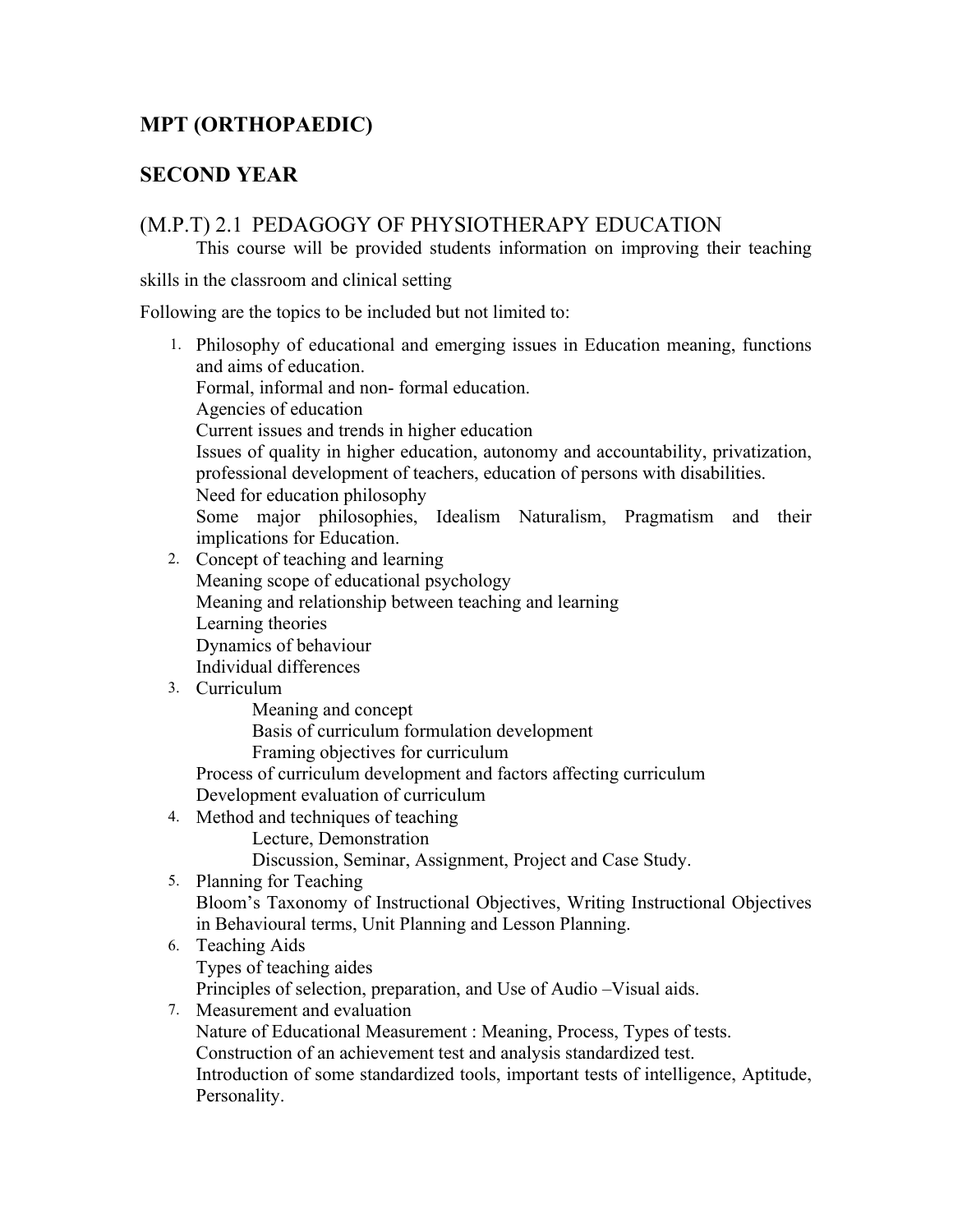Continuous and Comprehensive Evaluation.

- 8. Guidance and Counseling Meaning and Concepts of Guidance and Counseling Principles Guidance and Counseling services of students and faculty members Faculty development and development of personnel for P.T. Services
- 9. Clinical Education Awareness and Guidance to the Common people about Health and Diseases and Available professional Services Patient Education Education of the Practitioners

### (M.P.T) 2.2 MANAGEMENT, ADMINISTRATION AND ETHICAL **ISSUES**

This course deals with issues of management to assist the practitioner in efficiently addressing issues related to the organization and administration of a Physiotherapy Department following are the topics to be included but limited to:

### MANAGEMENT

- 1. Functions of management,
- 2. Evaluation of management through scientific management theory,

Classical theory

System approach

Contingency approach

3. Management process

Planning, Organization, direction, controlling (decision making)

4. Introduction of personnel management

Staffing recruitment selection, performance appraisal, collective bargaining,

discipline, job satisfaction.

- 5. Quantitative methods of management Relevance of statistical and/or techniques in management.
- 6. Marketing Market segmentation, marketing research production planning pricing, channels of distribution, promotion, consumer behaviour, licenser.
- 1. Total quality management Basis of quality management – acid for quality control quality assurance program in hospitals, medical audit, and international quality system.

### **ADMINISTRATION**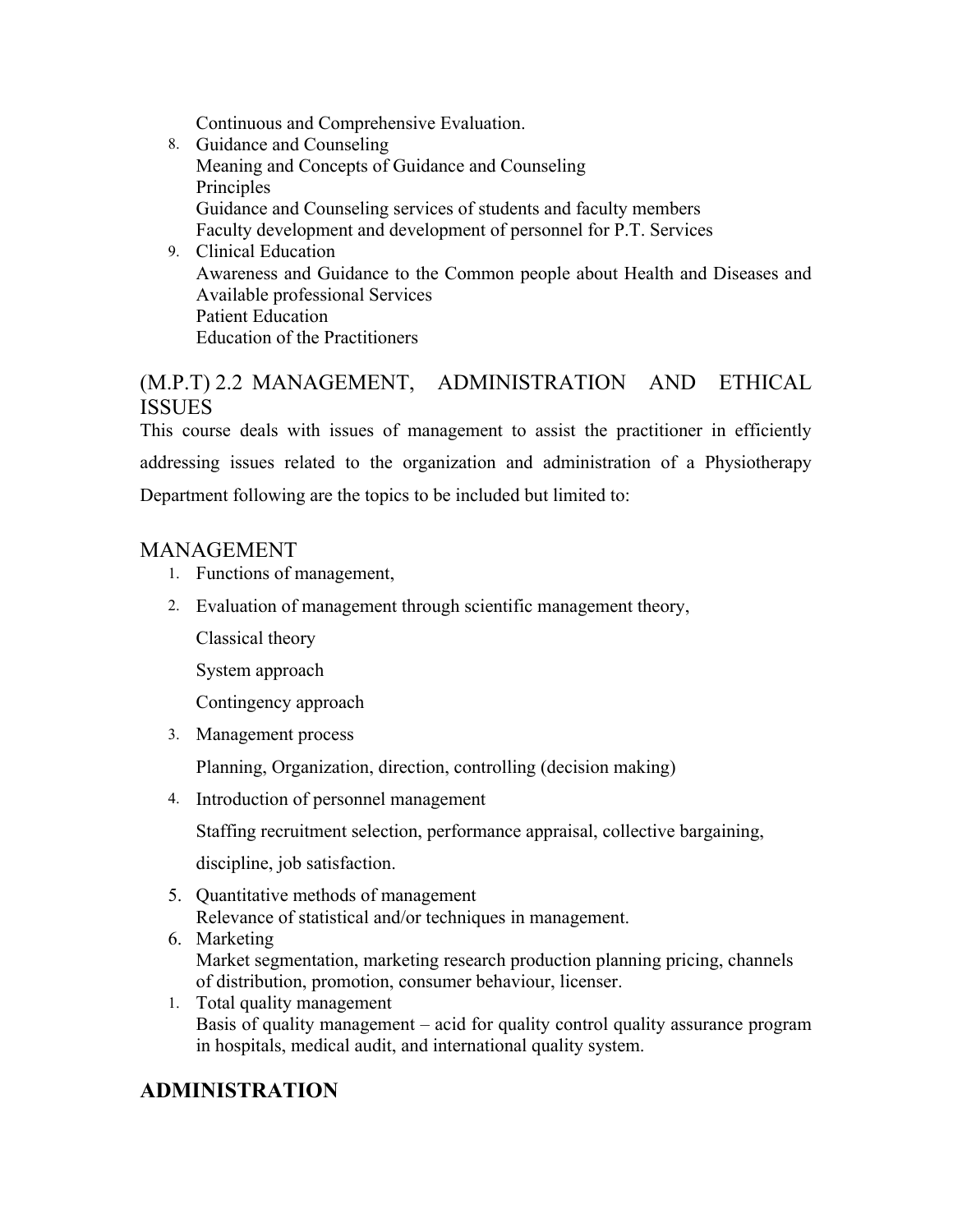#### 1. **Hospital as an organization**

Functions and types of hospitals selected clinical supportive ancillary services of a hospital, emergency department, nursing, physical medicine & rehabilitation, clinical supportive and ancillary services of a hospital, emergency department nursing physical medicine & rehabilitation, clinical laboratory, pharmacy and dietary dept.

2. Roles of Physiotherapist, Physiotherapy Director, Physiotherapy supervisor,

Physiotherapy assistant, Physiotherapy aide, Occupational Therapist, Home health side, Volunteer.

3. Director care and referral relationship and confidentially.

### **LEGAL PROFESSIONAL ETHICAL ISSUES**

- 1. Physical therapy: Definition and development
- 2. The implications & confirmation to the rules of professional conduct.
- 3. Legal responsibility for their actions in the professional context and understanding the physiotherapist liability and obligations in the case of medical legal action.
- 4. Code of ethics. A wider knowledge of ethics relating to current social and medical policy in the provisions of health care.
- 5. Functions of the relevant professional associations education body and trade union.
- 6. The role of the international health agencies such as the world health organizations.
- 7. Standards of practice for physical therapies.
- 8. Current issues.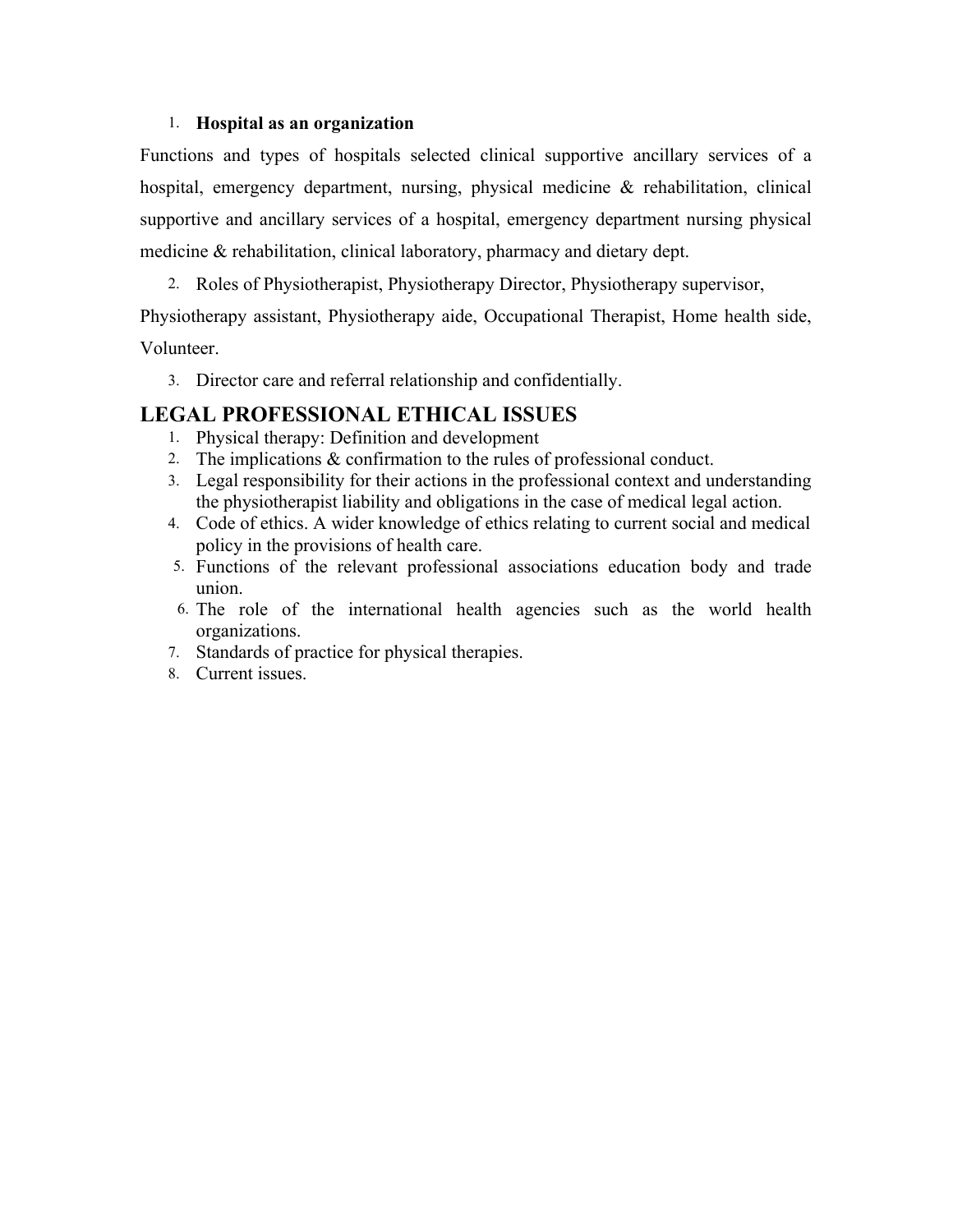#### **MPT 2.3 BIOMECHANCS**

Students will be able to identify and apply principles of Bio-mechanics while setting up individualized treatment protocols.

#### **FUNDAMENTAL MECHANICS**

Forces **Moments** Newton's lows Composition and Resolution of forces. Static Equilibrium Dynamic Equilibrium Force systems Levers Pulley Systems Density & Mass Segmental Dimensions

#### **KINEMATICS**

Types of Motion Location of Motion Magnitude of Motion Direction of Motion Angular motion and its various parameters Linear motion and its various parameters. Projectile motions.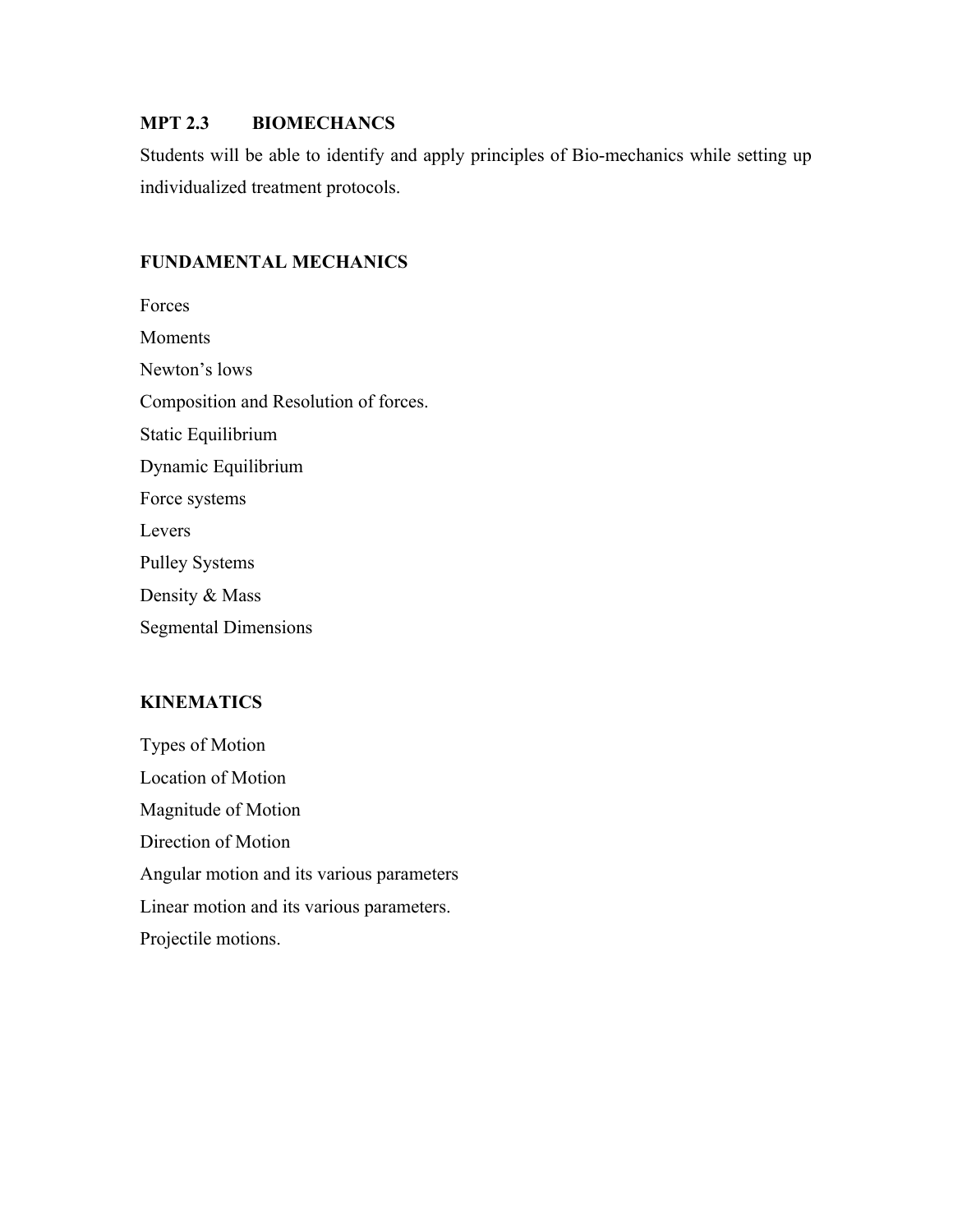#### **KINETICS**

Definitions of forces Force vectors Naming of Force Force of gravity & Cog **Stability** Reaction forces Equilibrium Linear forces system Friction and its various parameters Parallel force system Concurrent force systems Work powers & energy Moment arms of force Force components Equilibrium of force

#### **FLUID MECHANICS**

Various laws governing the flow of fluids Various laws governing the volume of fluids Various laws governing the pressure of fluids Various laws governing the energy of fluids Various parameters explaining the flow Various parameters describing the fluids Clinical applications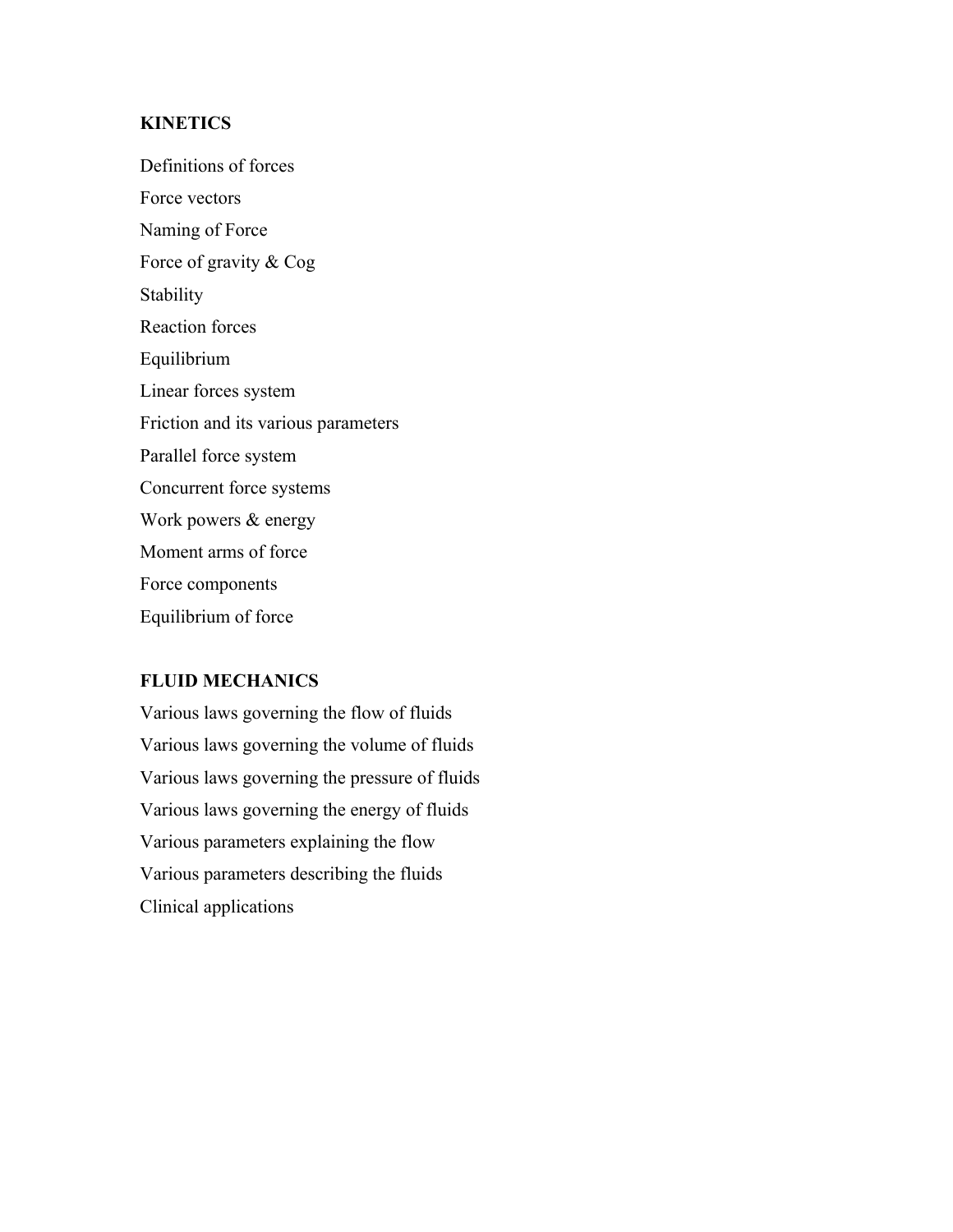#### **BONE MECHANICS**

Structure & composition of bone Stress **Strain** Modules of rigidity & modular of elasticity Poisson's effect Strain energy Static & cyclic load behaviours Load Mechanical properties of trabecular bone Mechanical properties of cortical bone Bone remodeling Response of the bone to aging  $&$  exercise  $&$  immobilization Mechanisms to prevent fracture present in bone Fracture of prediction Behaviour of bone under load Clinical applications Failure criteria **MUSCLES MECHANICS** Structure & composition of muscle Fiber length & cross section area Mechanical propertied EMG changes during fatigue & contraction Changes in mechanical properties because of aging and exercised  $\&$  immobilization Clinical applications **LIGAMENT & TENDON MECHANICS**  Structure and composition Mechanical properties Cross sectional area measurements Muscle tendon properties

Temperature sensitivity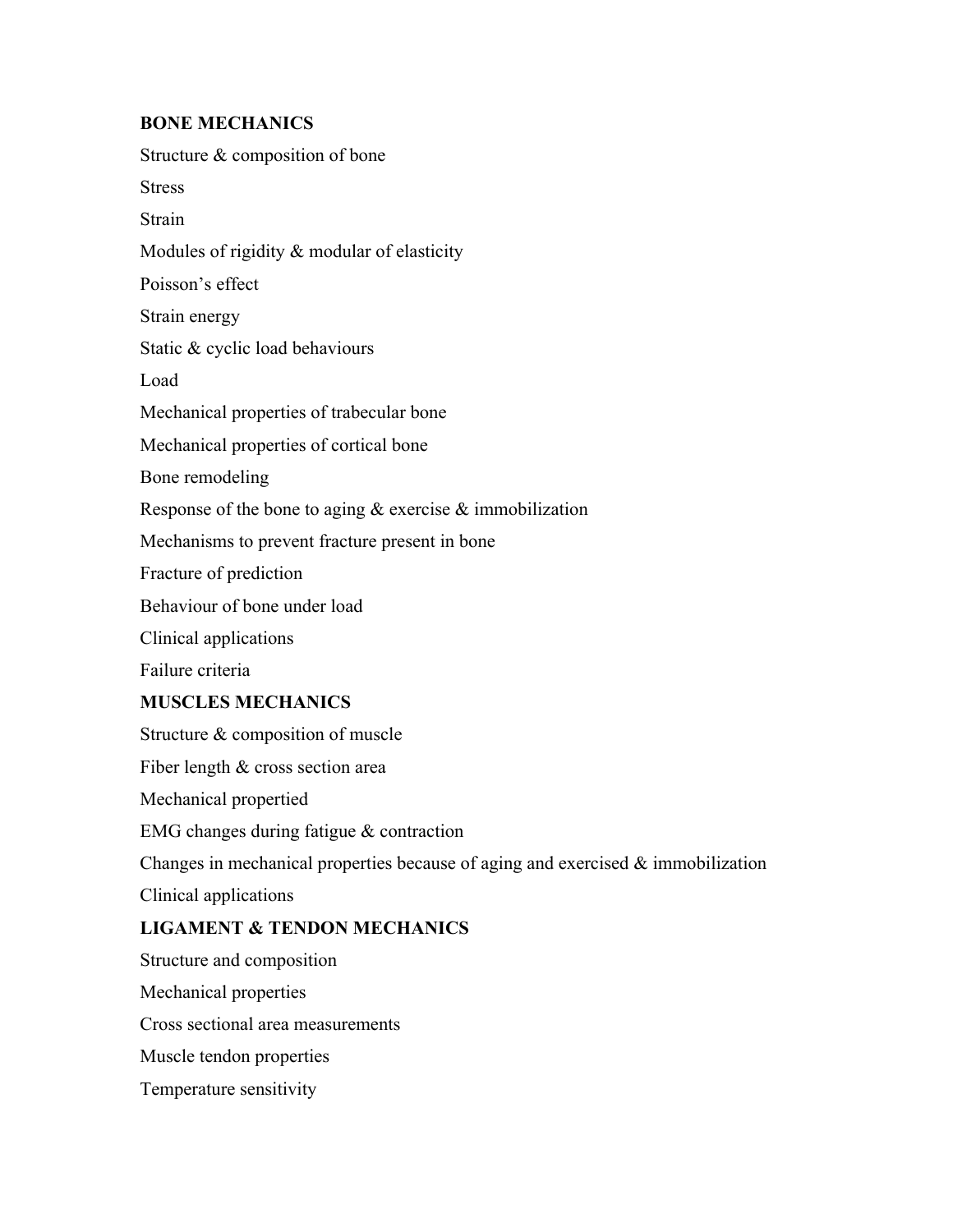Changes in mechanical properties because of aging exercise and immobilization Mechanorecptors Clinical applications

#### **JOINT MECHANICS**

Joint Design Joint categories Joint functions **Arthrokinematics Osteokinematics** Kinematics chairs Joint forces, equilibrium & distribution of these forces Joint stability & its mechanism Articular Cartilage Mechanics Clinical applications

#### **MEASUREMENT INSTRUMENTS**

Goniometer

Acceleremeter

Photo optical devices

Pressure transducers and force plates

Gait analyzer

Isokinetic device

### EMG

Electro physiology of muscle contraction

Recording

Processing

Relationship between EMG and bio-mechanical variables.

### **MECHANICAL ENERGY, WORK AND POWER**

Definitions

Positive and Negative work of muscle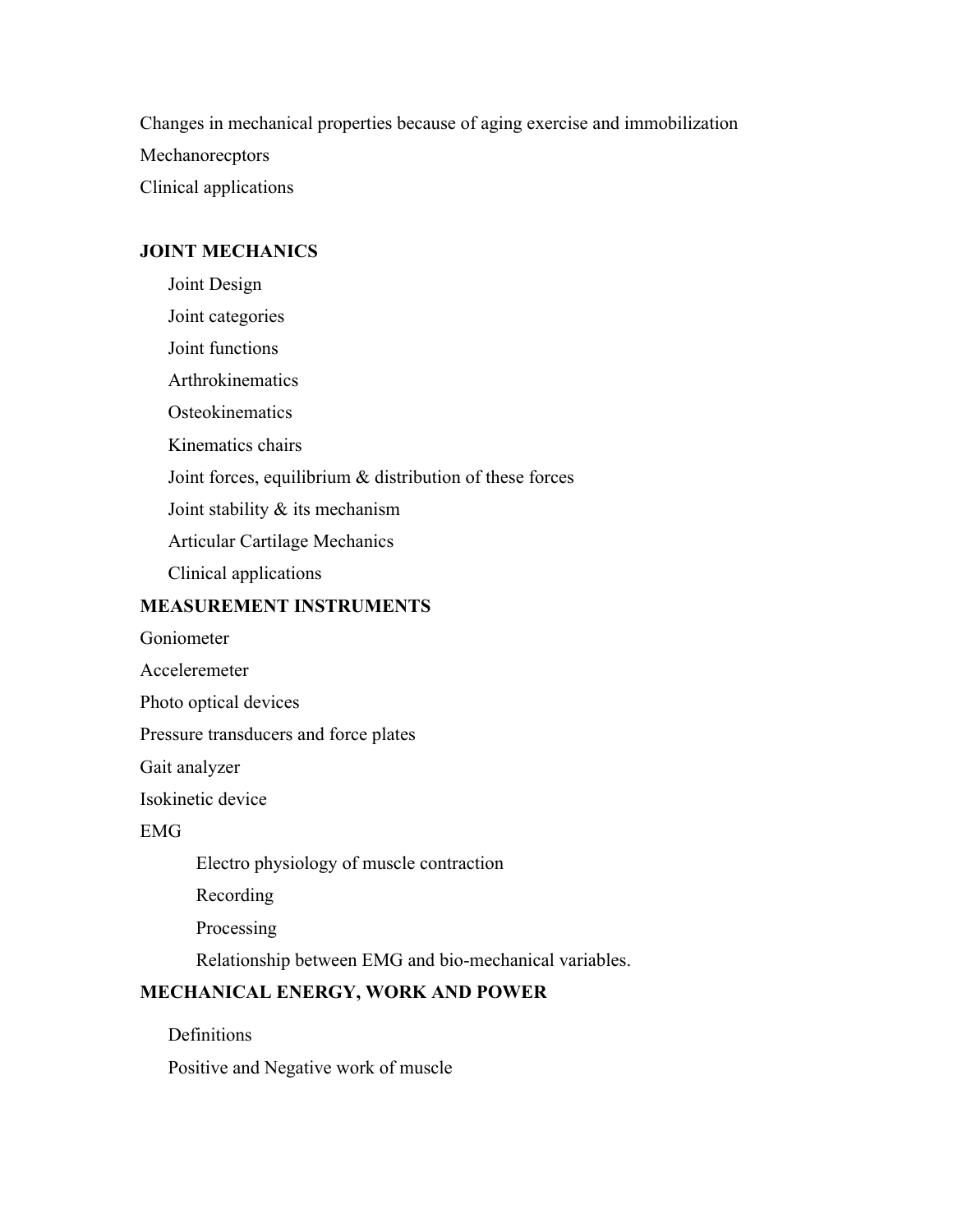Muscle of mechanical power Causes of inefficient movement Co-contraction Isometric contraction Energy generation at one joint and absorption at another Energy flow Energy storage **ERGONOMICS** 

### **APPLICATION OF BONE AND JOINT MECHANICS**

Load sharing & load transfer

Prosthetic design criteria

Bio-mechanical analysis of implants internal fixations.

Degenerative changes in weight bearing joints & compensatory actions.

### **BIOMECHANICS IN SPORTS CONDITIONS**

This course involves application of bio-mechanical principles to sports conditions.

### **CARDIOPULMONARY MECHANICS**

Rheology

Cardiac Mechanics

Pulmonary Mechanics

Rib Cag Movements

### **GAIT**

- 1. Gait parameter
	- Kinetic
	- Kinematic
	- Time-Space
- 2. Pathological gait
- 3. Running
- 4. Stair climbing
- 5. Changes in gait following various surgeries/ diseases/ disorders

### **ORTHOSIS & PROSTHOSIS**